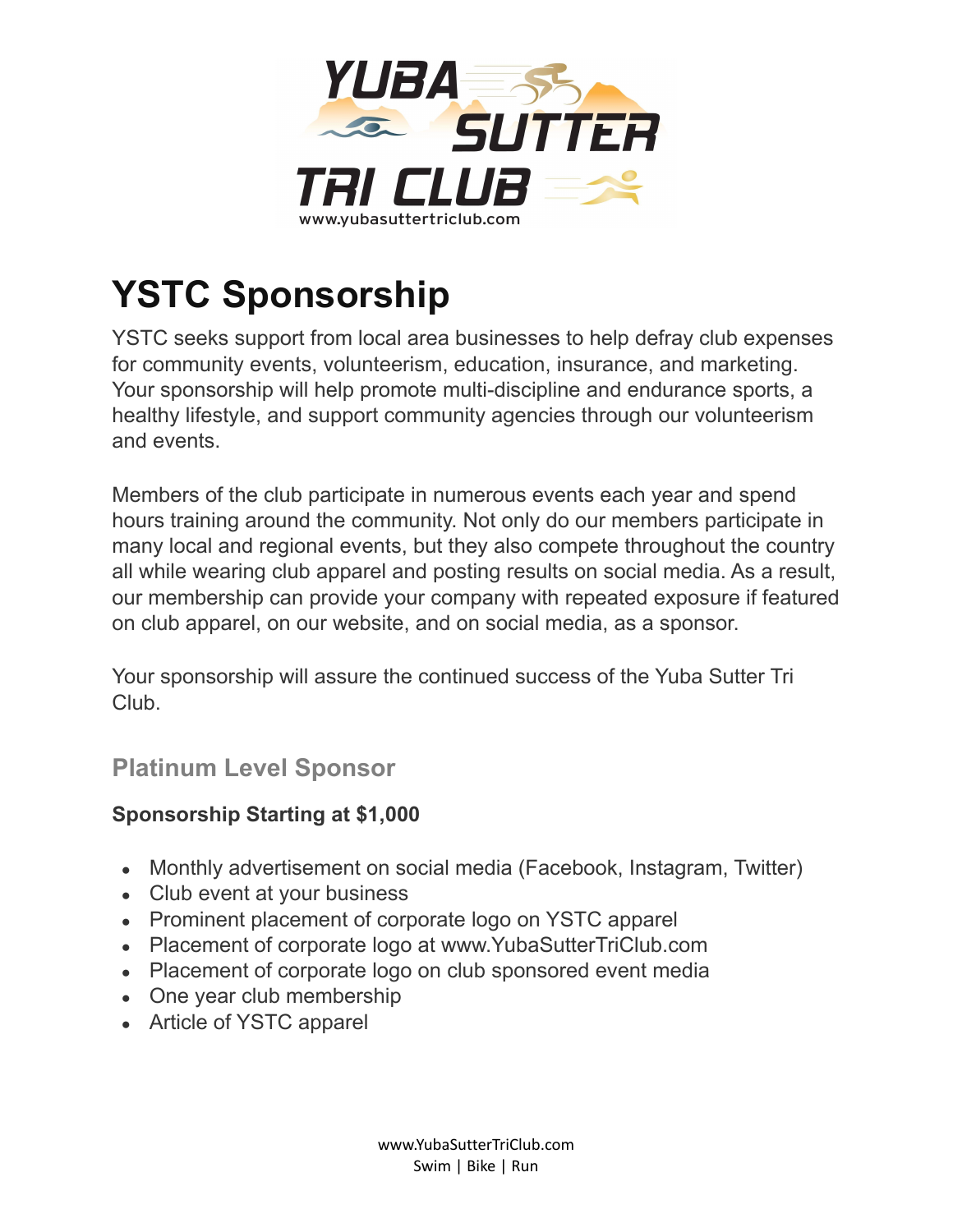

# **Gold Level Sponsor**

#### **Sponsorship Starting at \$750**

- Prominent placement of corporate logo on YSTC apparel
- Placement of corporate logo at www.YubaSutterTriClub.com
- Placement of corporate logo on club sponsored event media
- One year club membership
- Article of YSTC apparel

#### **Silver Level**

#### **Sponsorship Starting at \$500**

- Standard placement of corporate logo on YSTC apparel
- Placement of corporate logo at www.YubaSutterTriClub.com
- One year club membership
- Article of YSTC apparel

## **Bronze Level**

**Sponsorship Starting at \$250**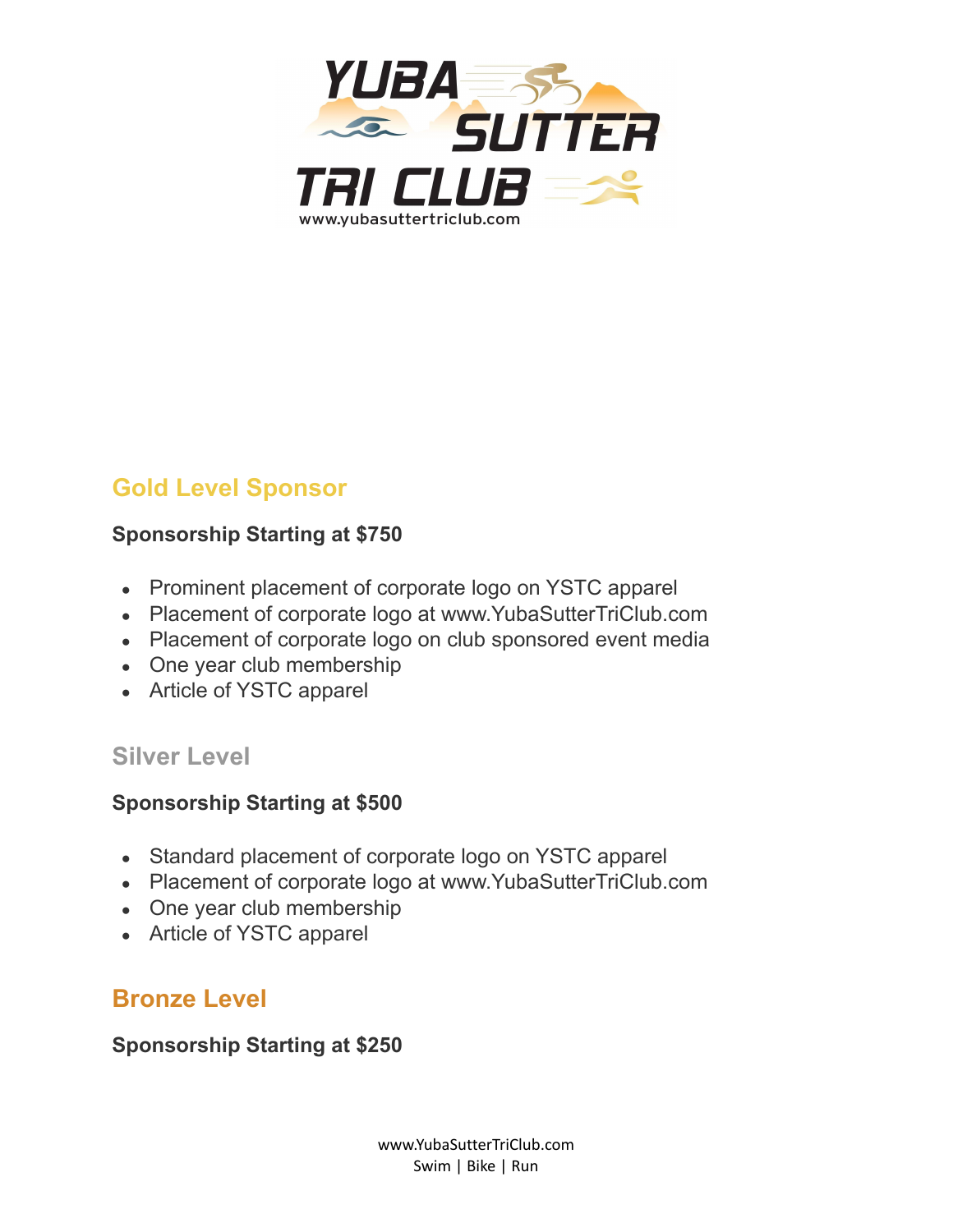

• Placement of corporate logo at www.YubaSutterTriClub.com

Thank you for sponsoring the Yuba Sutter Tri Club! Please mail check and completed form below to:

| YSTC c/o Cyd Ross<br>2679 Butte House Road, Apt B<br>Yuba City, CA 95993 |  |
|--------------------------------------------------------------------------|--|
| Level of Sponsorship (please check one):                                 |  |
| $\Box$ Platinum Level Sponsor (\$1,000+)                                 |  |
| □ Gold Level Sponsor (\$750+)                                            |  |
| □ Silver Level Sponsor (\$500+)                                          |  |
| □ Bronze Level Sponsor (\$250+)                                          |  |
|                                                                          |  |
|                                                                          |  |
|                                                                          |  |
| Website:                                                                 |  |

Please read carefully before signing acknowledgement, waiver and release from liability (AWRL).

I waive, release and discharge from any and all claims, losses or liabilities the following persons or entities: *YUBASUTTER TRIATHLON CLUB, ITS MEMBERS AND BOARD OF DIRECTORS, SPONSORS, RACE DIRECTORS, EVENT PRODUCERS AND VOLUNTEERS, EVEN IF SUCH CLAIMS, LOSSES, OR LIABILITIES ARE CAUSED BY THE NEGLIGENT ACTS OR OMISSIONS OF THE PERSONS. THE INDIVIDUALS AND / OR RACE PARTICIPANTS ASSUME ANY AND ALL OTHER RISKS associated with participating in Yuba Sutter Triathlon Club's sanctioned events including, but not* limited to, falls, contact and/or effects with other participants, effects of weather including heat and/or humidity, defective equipment, the condition of the roads, water hazards, contact with other swimmers or boats and any